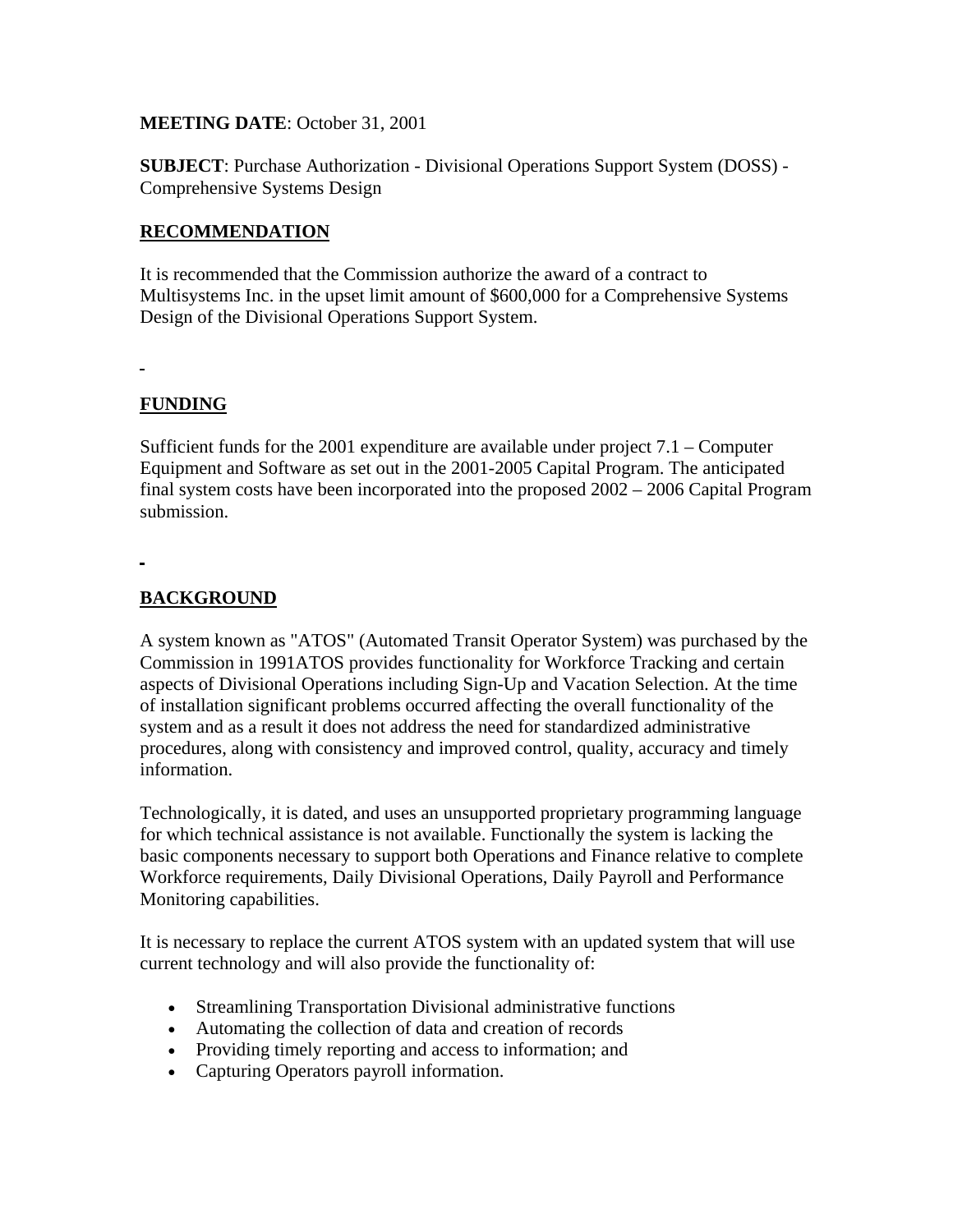#### **DISCUSSION**

÷

A Request for Proposals (RFP) was publicly advertised in the June 4, 2001 weekly American Passenger Transport Association (APTA) publication and was also advertised on the M&P Web Site for the duration of the proposal period. Eight (8) companies requested copies of the proposal documents out of which two (2) companies submitted proposals.

An evaluation team comprised of staff from Information Technology, Support Services, Surface Transportation, Finance and Materials and Procurement departments reviewed and evaluated the proposals based on predetermined weighted criteria. Following the initial evaluation of the submissions, each company provided a demonstration of their proposed system. At the conclusion of the evaluation, Multisystems proposal was considered the best overall and ranked the highest in all aspects of the evaluation criteria which included technical requirements, user functionality and the project schedule offered.

To appropriately evaluate the degree of customization required for the package software to meet the operational requirements and to confirm project costs, a Comprehensive Systems Design is essential. Upon the completion of the Comprehensive Systems Design (Phase 1), it is estimated that costs ranging from \$2,291,046 to \$3,655,554 will be required to implement the final package. Staff will be returning to the Commission to seek approval for the final required amounts for Phase 2 once the Comprehensive Systems Design is complete

### **JUSTIFICATION**

The current operations system (ATOS) is antiquated, problematic and is difficult to maintain and support. There is no vendor support and systems support is limited to a single independent contractor. As a result, the application is not kept current with business changes. Staff recommend that it be replaced with a new expanded system, on a standard supported technological platform, that will facilitate the elimination of labour intensive activities; act as a payroll front end data capture system; increase productivity; and significantly reduce labour costs.

Investigations indicate that the complete implementation would result in a reduction of Operations staff by eleven (11) positions, and an increase in Information Technology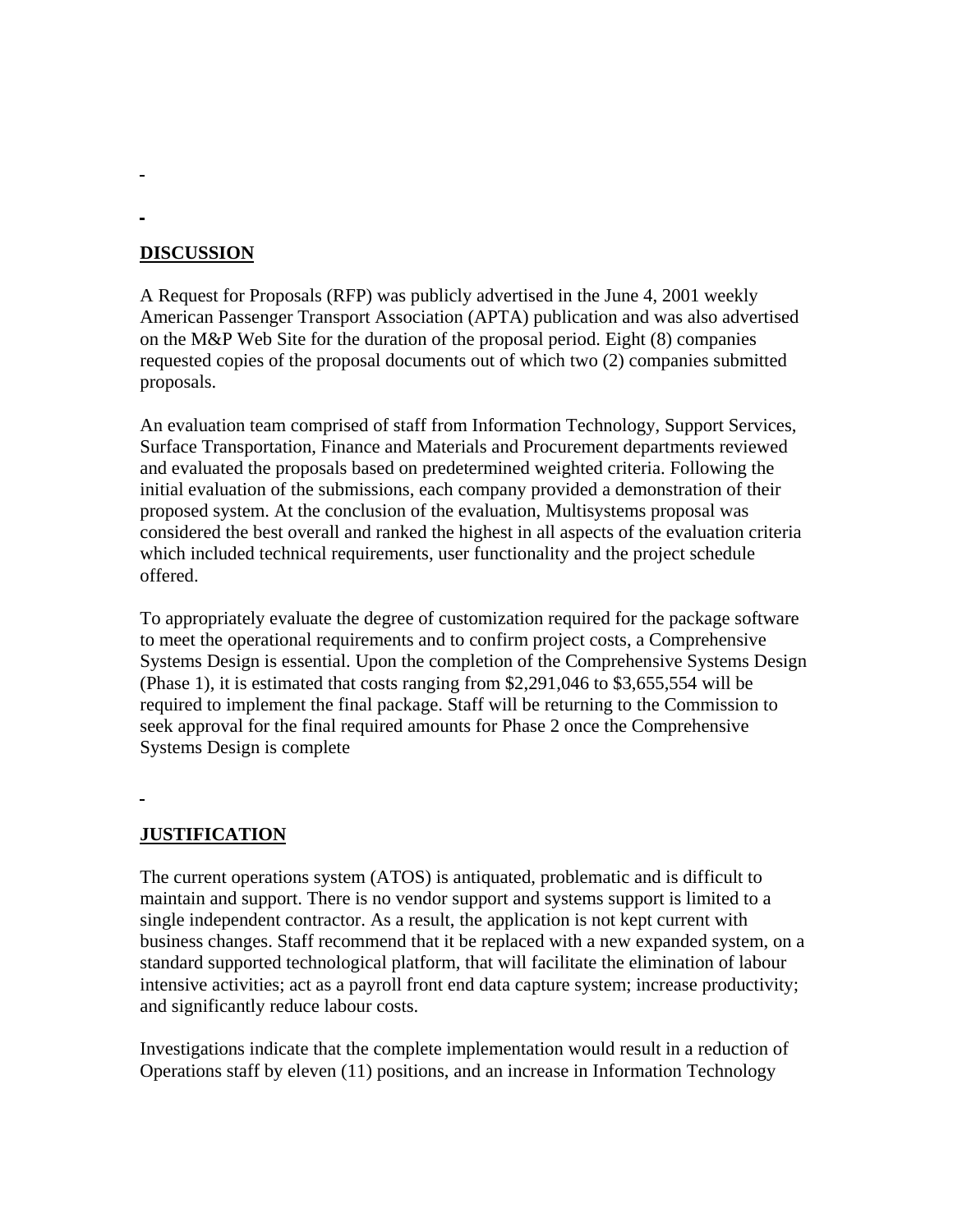staff by one (1) position, representing a net annual operating savings of approximately \$580,000.

Should the DOSS project not proceed, there remains an ongoing need to address both the technical limitations of the current system and the requirement for a Payroll Front End Data Capture System. Initial estimates suggest that the capital costs associated with developing the equivalent functionality of the existing ATOS application would be approximately \$4,300,000, while the custom development of an operator payroll front end would be an additional \$4,100,000. Should the DOSS project not proceed, these two independent projects will be needed over the next few years.

- - - - - - - - - - - -

 $\blacksquare$ 

 $\mathbf{m} = \mathbf{0}$  .

October 23, 2001

14.117.117

Appendix A - Summary of Proposals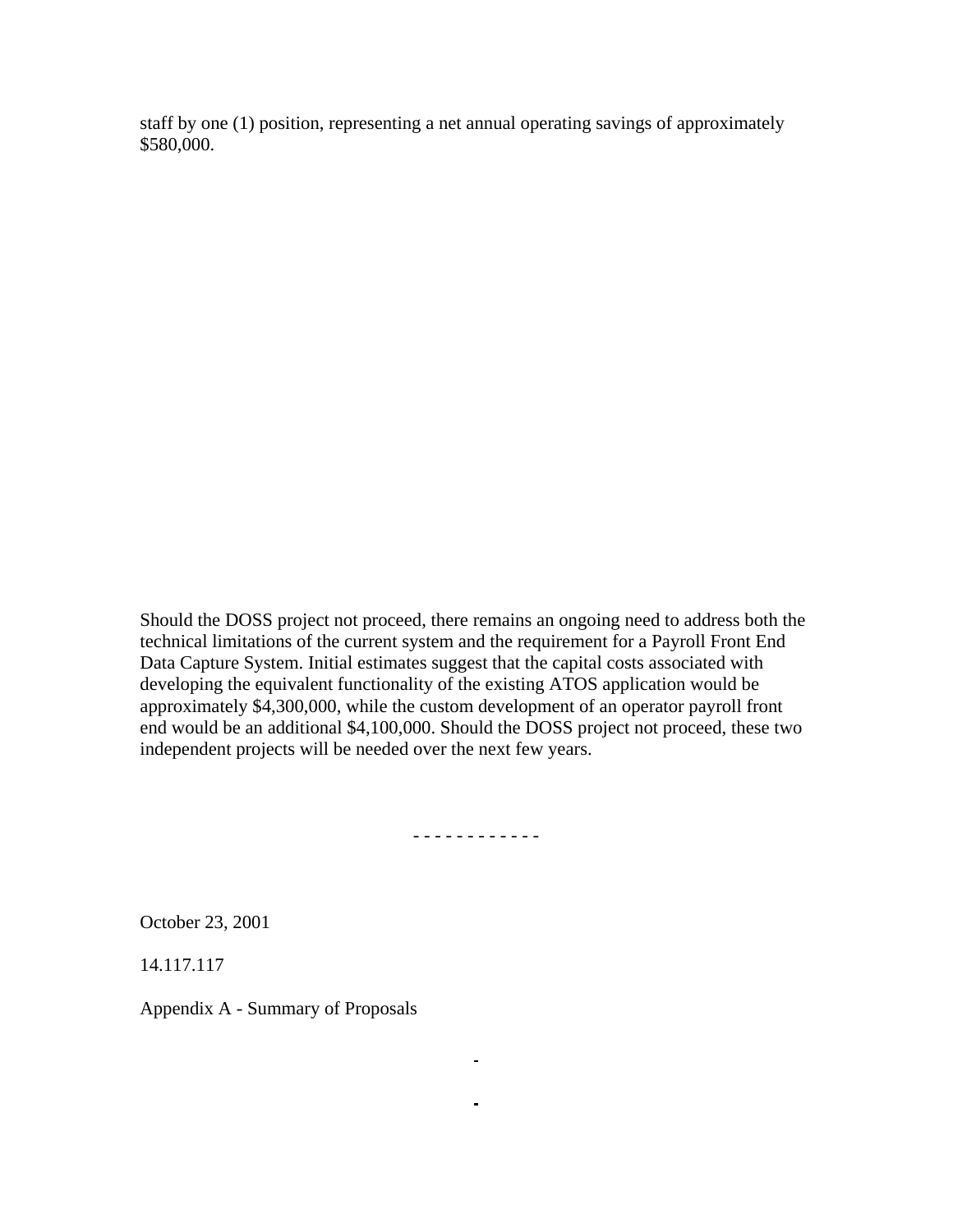# **ATTACHMENT 'A'**

 $\mathbf{r}$ 

## **LIST OF PROPOSALS RECEIVED FOR**

 $\blacksquare$ 

## **DIVISIONAL OPERATIONS SUPPORT SYSTEM (DOSS)**

| <b>COMPANY</b>      | <b>TOTAL PROPOSAL PRICE</b>       |
|---------------------|-----------------------------------|
| Multisystems, Inc.* | Phase 1 \$ 600,000 CDN            |
|                     | Phase 2 \$3,655,554 CDN (maximum) |
|                     | \$5,541,464 CDN                   |
| Trapeze             |                                   |

# **\* Recommended for award**

**Evaluation Criteria**

Corporate Summary

- Qualifications
- Relevant Experience

Project Management